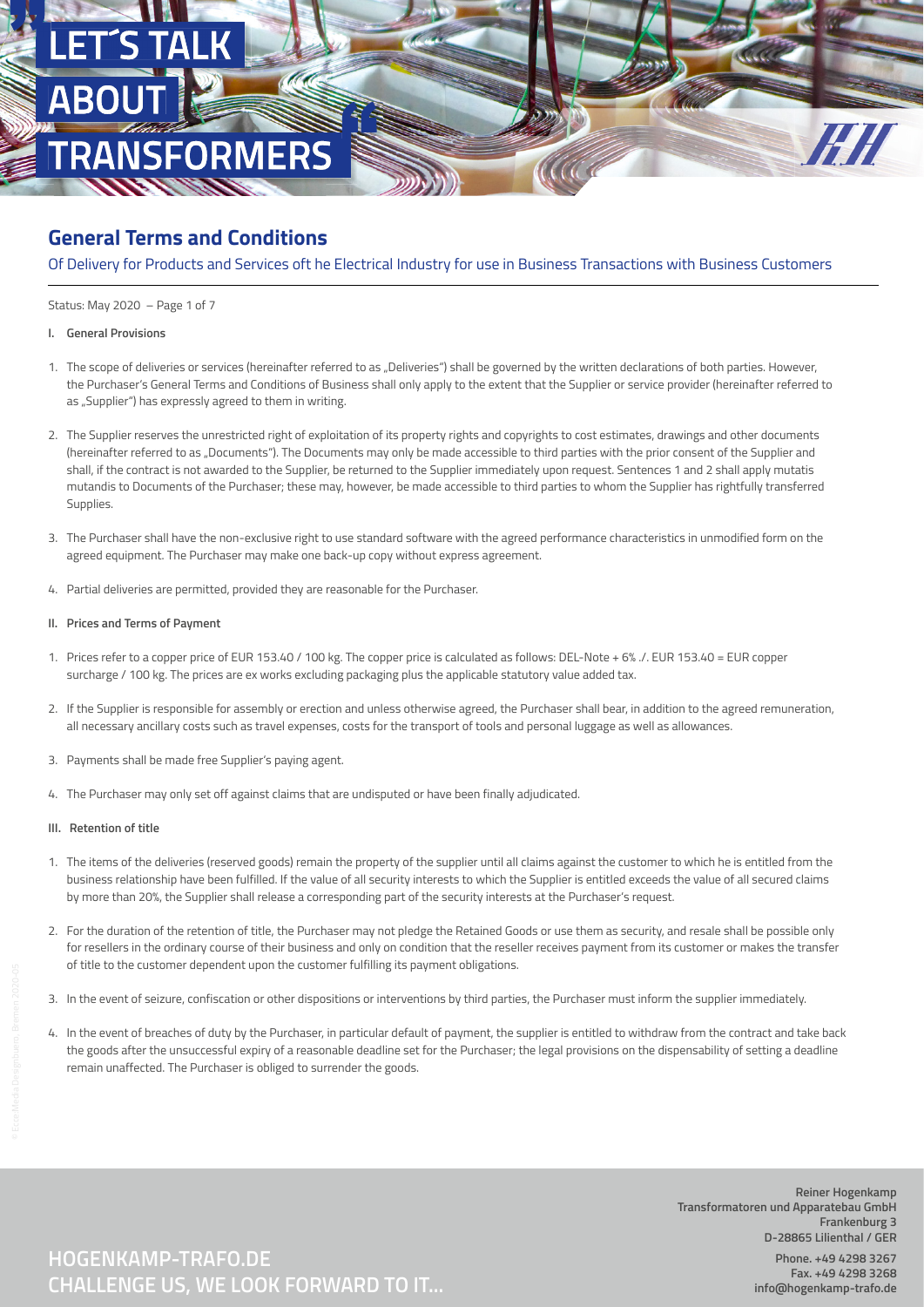

Of Delivery for Products and Services oft he Electrical Industry for use in Business Transactions with Business Customers

Status: May 2020 – Page 2 of 7

#### **IV. Times set for Supplies; Delay**

- 1. Compliance with time limits for Supplies is subject to the timely submission by the Purchaser of any documents, necessary permits and releases, in particular concerning plans, as well as to the Purchaser's compliance with the agreed terms of payment and other obligations. If these conditions are not fulfilled in time, the time limits shall be extended accordingly; this shall not apply if the Supplier is responsible for the delay.
- 2. If non-observance of the time limits is due to force majeure, e.g. mobilization, war, riot, or similar events, e.g. strike or lockout, the time limits shall be extended accordingly.
- 3. If the Supplier is responsible for the delay and the Purchaser can prove, that he has suffered a loss therefrom, the Purchaser may claim a compensation as liquidated damages of 0.5 % for every completed week of delay, but in no case more than a total of 5 % of the price of that part of the Supplies which because of the delay could not be put to the intended use.
- 4. Both claims for damages on the part of the Purchaser due to delayed delivery and claims for damages in lieu of performance which exceed the limits specified in subsection 3 are excluded in all cases of delayed delivery, even after expiry of a deadline set to the supplier for delivery. This shall not apply in cases of mandatory liability based on intent, gross negligence or injury to life, body or health. The Purchaser may only withdraw from the contract within the framework of the statutory provisions insofar as the Supplier is responsible for the delay in delivery. A change in the burden of proof to the detriment of the purchaser is not connected with the above provisions.
- 5. The purchaser is obliged to declare within a reasonable period of time at the request of the supplier whether he is withdrawing from the contract due to the delay in delivery or insisting on the delivery.
- 6. If dispatch or delivery is delayed at the request of the purchaser by more than one month after notification of readiness for dispatch, the purchaser may be charged storage fees in the amount of 0.5% of the price of the items of the delivery for each month or part thereof, but no more than a total of 5%. The parties to the contract are at liberty to prove higher or lower storage costs.

### **V. Passing of risk**

1. The risk shall pass to the Purchaser, even in the case of carriage paid delivery, as follows: a) for deliveries without installation or assembly, when they have been brought to the dispatch or collected. At the request and expense of the Purchaser, the Supplier shall insure the Supplies against the usual risks of transport.

b) if the Supplies include assembly or erection, at the day of taking over in the own works or, if so agreed, after a fault-free trial run.

2. If dispatch, delivery, the start or performance of assembly or erection, the taking over in the own works or the trial run is delayed for reasons for which the Purchaser is responsible or if the Purchaser has otherwise failed to accept the Supplies, the risk shall pass to the Purchaser.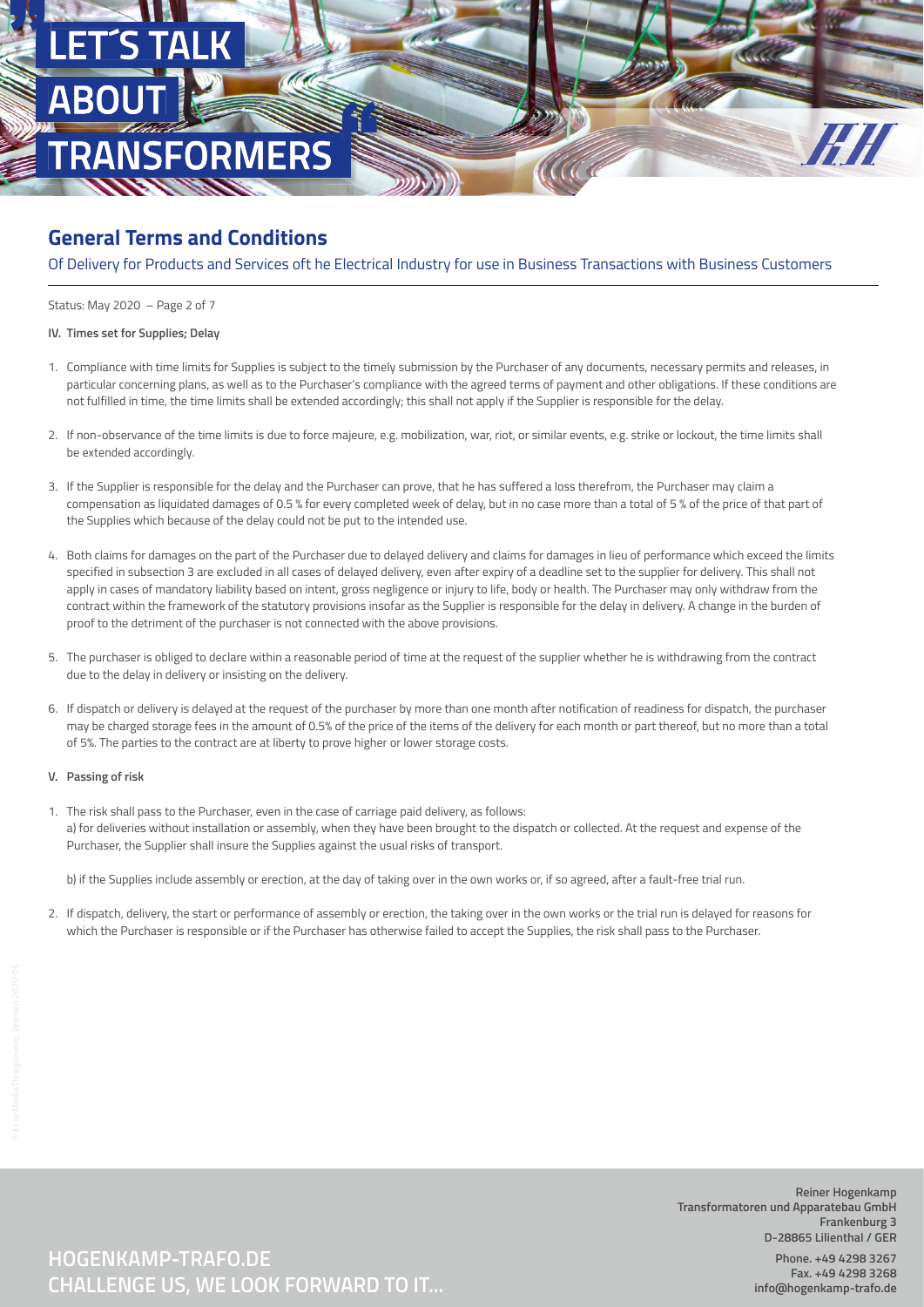

Of Delivery for Products and Services oft he Electrical Industry for use in Business Transactions with Business Customers

Status: May 2020 – Page 3 of 7

#### **VI. Installation and assembly**

The following provisions apply to installation and assembly, unless otherwise agreed in writing:

- 1. The Purchaser shall assume and provide in good time at his own expense: a) all earthwork, construction work and other ancillary work outside the industry, including the necessary skilled and unskilled workers, building materials and tools, b) the commodities and materials required for assembly and commissioning, such as scaffolding, lifting gear and other devices, fuels and lubricants, c) energy and water at the point of use, including the connections for heating and lighting, d) at the assembly site for the storage of machine parts, apparatus, materials, tools etc. d) at the assembly site for the storage of machine parts, apparatus, materials, tools, etc., e) protective clothing and protective devices required due to special circumstances at the assembly site.
- 2. Prior to commencement of the assembly work, the Purchaser shall provide the necessary information about the concealed power, gas and water lines or similar installations as well as the necessary structural data without being asked.
- 3. Before the start of assembly or erection, the materials and equipment necessary for the work to start must be available on the site of assembly or erection and any preparatory work must have advanced to such a degree that assembly or erection can be started as agreed and carried out without interruption.
- 4. If assembly, erection or commissioning is delayed due to circumstances for which the Supplier is not responsible, the Purchaser shall bear the reasonable costs incurred for idle times and any additional travelling of the Supplier or the erection personnel as may be necessary.
- 5. The Purchaser shall attest to the hours worked by the erection personnel at weekly intervals and shall immediately confirm to the Supplier the duration of such hours and the completion of assembly, erection or commissioning.
- 6. If, upon completion, the Supplier demands acceptance of the Supplies, the Purchaser shall comply therewith within two weeks. If this is not done, acceptance shall be deemed to have taken place. Acceptance shall also be deemed to have taken place when the Supplies have been put to use, if necessary after completion of an agreed test phase.

### **VII. Acceptance**

The Purchaser may not refuse to accept deliveries due to minor defects.

#### **VIII. Material defects**

The supplier shall be liable for material defects as follows:

- 1. All those parts or services which, at the supplier's discretion, are found to have a material defect within the limitation period shall be repaired, replaced or provided again free of charge, irrespective of the operating time, provided that the cause of the defect already existed at the time of the transfer of risk.
- 2. This shall not apply where longer periods are prescribed by law according to Sections 438 para. 1 No. 2 (buildings and things used for buildings), 445b (right of recourse) and 634a para. 1 No. 2 (defects of a building) of the German Civil Code (BGB), as well as in cases of injury to life, body or health, or where the Supplier intentionally or grossly negligently fails to fulfil its obligation or fraudulently conceals a Defect. The statutory provisions on suspension of the statute of limitations, suspension and recommencement of the periods shall remain unaffected.
- 3. The Purchaser shall notify the Supplier without undue delay in writing of any defects of quality.

**Reiner Hogenkamp Transformatoren und Apparatebau GmbH Frankenburg 3 D-28865 Lilienthal / GER Phone. +49 4298 3267 Fax. +49 4298 3268 info@hogenkamp-trafo.de**

**CHALLENGE US, WE LOOK FORWARD TO IT... HOGENKAMP-TRAFO.DE**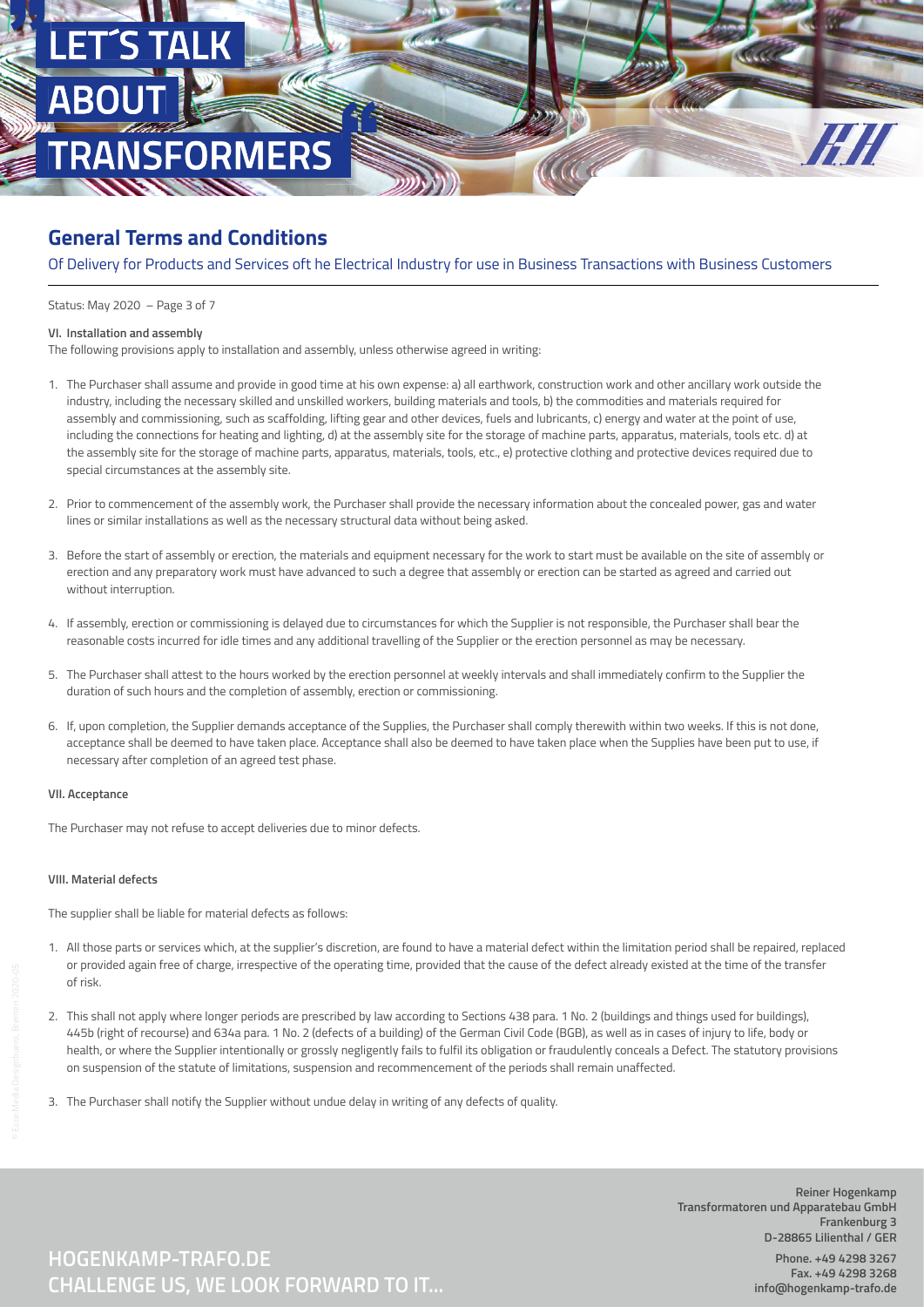

Of Delivery for Products and Services oft he Electrical Industry for use in Business Transactions with Business Customers

Status: May 2020 – Page 4 of 7

- 4. In the event of a notification of defects, the Purchaser may withhold payments to an extent which is in reasonable proportion to the defects of quality that have occurred. The purchaser may only withhold payments if a notification of defects is made, the justification of which is beyond doubt. If the notification of defects is unjustified, the supplier is entitled to demand compensation from the purchaser for the expenses incurred by him.
- 5. First of all, the supplier must be given the opportunity for subsequent performance within a reasonable period.
- 6. If the subsequent performance fails at least twice, the Purchaser may without prejudice to any claims for damages according to Art. XI withdraw from the contract or reduce the remuneration.
- 7. Claims for defects shall not exist in the case of insignificant deviations from the agreed quality, insignificant impairment of usability, natural wear and tear or damage arising after the transfer of risk from faulty or negligent handling, excessive strain, unsuitable equipment, defective construction work, unsuitable foundation soil or from particular external influences not assumed under the contract or from non-reproducible software errors. If the Purchaser or third parties carry out improper modifications or repair work, no claims based on defects shall exist for these and the consequences thereof.
- 8. Claims of the Purchaser for expenses incurred for the purpose of subsequent performance, in particular transport, travel, labour and material costs, are excluded if the expenses increase because the object of the delivery has subsequently been moved to a location other than the Purchaser's branch office, unless the move corresponds to its intended use.
- 9. The Purchaser's right of recourse against the Supplier pursuant to Sec. 445a BGB ("re-course of the Seller") is limited to cases where the Purchaser has not concluded an agreement with its customers exceeding the scope of the statutory provisions governing claims based on Defects. The scope of the Purchasers right of recourse against the Supplier pursuant to Sec. 445a para. 2 BGB shall be determined by No. 8 accordingly.
- 10. For claims for damages Art. XI (Other claims for damages) shall apply. Any further-reaching or other claims than those set out in this Art. VIII against the Supplier and its agents on account of a defect are excluded.

#### **IX. Industrial property rights and copyrights; defects of title**

1. Unless otherwise agreed, the Supplier shall provide the Supplies free from industrial property rights and copyrights of third parties (hereinafter referred to as "Property Rights") only in the country of the place of delivery. If a third party asserts a justified claim against the Purchaser based on an infringement of an IPR by the Supplies made by the Supplier and used in conformity with the contract, the Supplier shall be liable to the Purchaser within the time period stipulated in Art. VIII No. 2 as follows:

 a) The Supplier shall choose whether to acquire, at its own expense, the right to use the Property Rights with respect to the Supplies concerned or whether to modify the Supplies such that they no longer infringe the Property Rights or replace them. If this is not possible for the Supplier under reasonable conditions, the Purchaser shall be entitled to the statutory rights of rescission or reduction of the purchase price. b) The Supplier's obligation to pay damages is governed by Art. XI.

 c) The above obligations of the Supplier shall apply only if the Purchaser (i) immediately notifies the Supplier of any such claim asserted by the third party in writing, (ii) does not concede the existence of an infringement and (iii) leaves any protective measures and settlement negotiations to the

 discretion of the Supplier. If the Purchaser stops using the Supplies in order to reduce the damage or for other good cause, he shall be obliged to point out to the third party that no acknowledgement of the alleged infringement may be inferred from the fact that the use has been discontinued.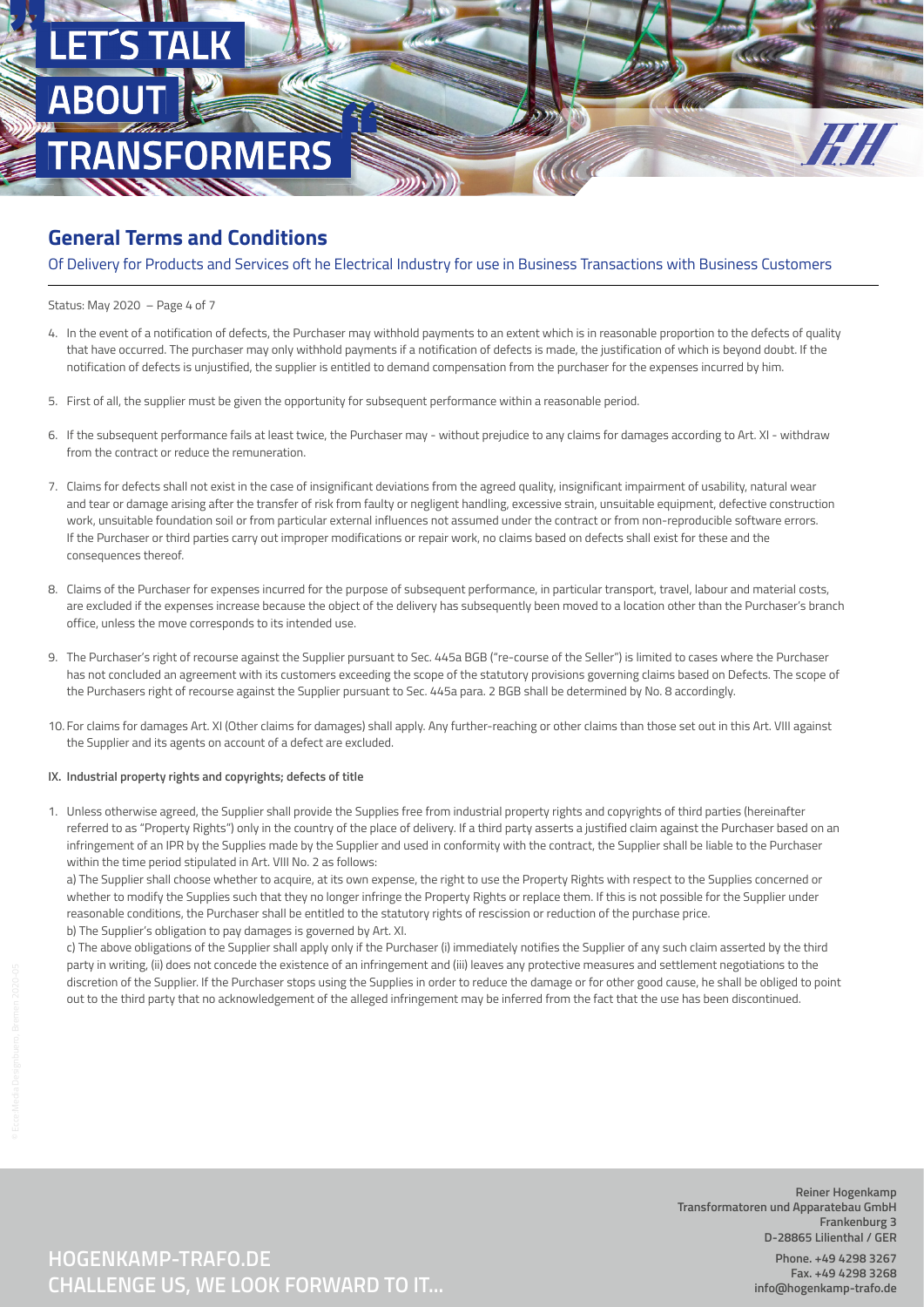

Of Delivery for Products and Services oft he Electrical Industry for use in Business Transactions with Business Customers

Status: May 2020 – Page 5 of 7

- 2. Claims of the Purchaser shall be excluded if he is responsible for the infringement of Property Rights.
- 3. Claims of the Purchaser shall also be excluded if the infringement of the Property Rights is caused by specifications made by the Purchaser, by a type of use not foreseeable by the Supplier or by the Supplies being modified by the Purchaser or being used together with products not provided by the Supplier.
- 4. In the event of infringements of industrial property rights, the claims of the Purchaser regulated in No. 1 a) shall be subject to the provisions of Art. VIII No. 4, 5 and 9 that shall apply mutatis mutandis.
- 5. In the event of other defects of title, the provisions of Art. VIII shall apply accordingly.
- 6. Further-reaching or different provisions than those in this Art. IX against the Supplier and his vicarious agents due to a defect of title are excluded.

### **X. Impossibility of Performance; Adjustment of Contract**

- 1. If the delivery is impossible, the Purchaser is entitled to claim damages, unless the supplier is not responsible for the impossibility. However, the Purchaser's claim for damages shall be limited to 10% of the value of that part of the Supplies which, owing to the impossibility, cannot be put to the intended use. This limitation shall not apply in cases of wilful misconduct, gross negligence or injury to life, body or health; this shall not entail a change in the burden of proof to the detriment of the Purchaser. The right of the Purchaser to withdraw from the contract remains unaffected.
- 2. If unforeseeable events within the meaning of Art. IV No. 2 substantially change the economic importance or the contents of the Supplies or considerably affect the Supplier's business, the contract shall be adapted accordingly in good faith. If this is not economically justifiable, the Supplier shall be entitled to withdraw from the contract. If the Supplier intends to exercise its right to rescind the contract, it shall notify the Purchaser thereof without undue delay after having realized the repercussions of the event; this shall also apply even where an extension of the delivery period had previously been agreed with the Purchaser.

#### **XI. Other Claims for Damages**

- 1. Claims for damages and reimbursement of expenses (hereinafter referred to as "Damage Claims") on the part of the Purchaser, irrespective of their legal basis, in particular for breach of duties arising in connection with the contract or tort, are excluded.
- 2. This does not apply if liability is mandatory, e.g. according to the product liability law, in cases of intent, gross negligence, injury to life, body or health, or due to the violation of essential contractual obligations. The claim for damages for the violation of essential contractual obligations is, however, limited to the foreseeable damage typical for the contract, unless there is intent or gross negligence or liability for injury to life, body or health. A change in the burden of proof to the detriment of the Purchaser is not associated with the above provisions.
- 3. Insofar as the Purchaser is entitled to claim damages under this Art. XI, such claims shall be time-barred upon expiration of the limitation period applicable to claims based on material defects pursuant to Art. VIII No. 2. in the case of claims for damages under the Product Liability Act, the statutory limitation provisions shall apply.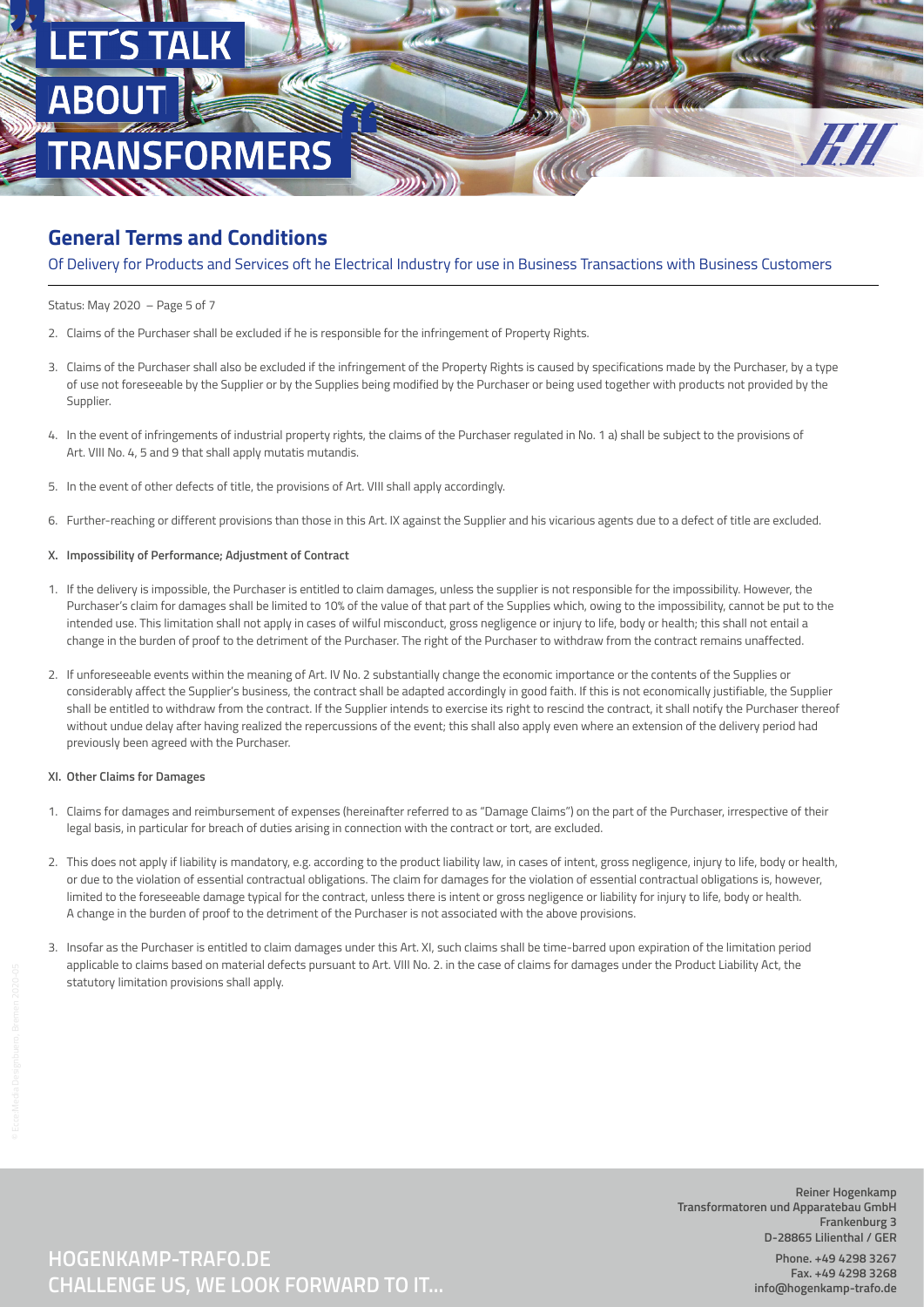

Of Delivery for Products and Services oft he Electrical Industry for use in Business Transactions with Business Customers

Status: May 2020 – Page 6 of 7

### **XII. Place of jurisdiction and applicable law**

- 1. If the Purchaser is a merchant, the sole place of jurisdiction for all disputes arising directly or indirectly from the contractual relationship shall be the Supplier's registered office. The supplier is, however, also entitled to take legal action at the domicile of the Purchaser.
- 2. German substantive law applies to the legal relations in connection with this contract to the exclusion of the United Nations Convention on Contracts for the International Sale of Goods (CISG).

#### **XIII. Binding force of the contract**

The contract remains binding in its remaining parts even if individual provisions are legally ineffective. This shall not apply if adherence to the contract would constitute unreasonable hardship for one of the parties.

**CHALLENGE US, WE LOOK FORWARD TO IT... HOGENKAMP-TRAFO.DE**